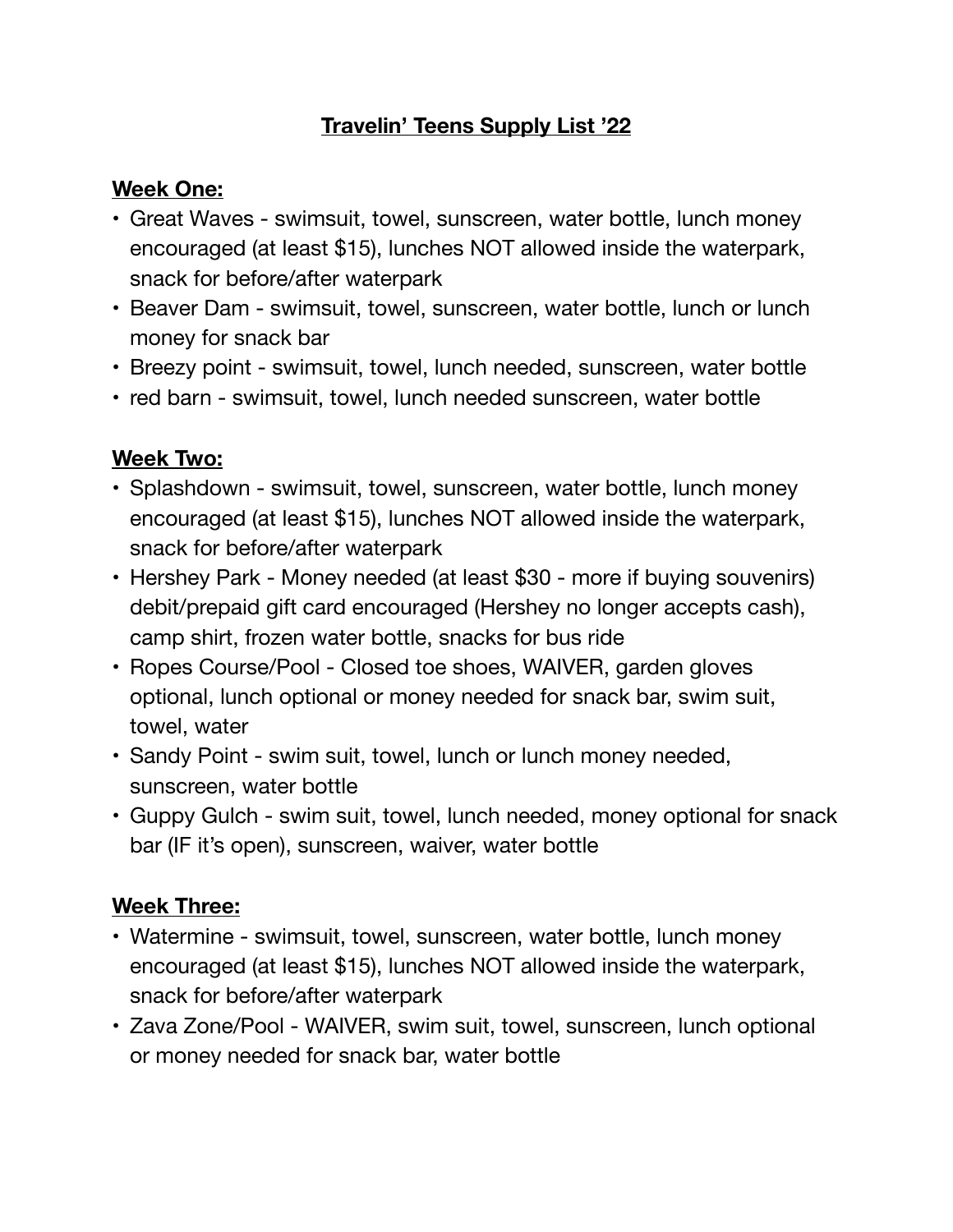- Greenbrier swim suit, towel, lunch needed, money optional for snack bar, sunscreen, water bottle
- Six Flags Money needed (at least \$25 more if buying souvenirs) debit/ prepaid gift card encouraged (Six Flags no longer accepts cash), camp shirt, frozen water bottle, snacks for bus ride

### **Week Four:**

- Great Waves swimsuit, towel, sunscreen, water bottle, lunch money encouraged (at least \$15), lunches NOT allowed inside the waterpark, snack for before/after waterpark
- Hershey Park Money needed (at least \$30 more if buying souvenirs) debit/prepaid gift card encouraged (Hershey Park no longer accepts cash), camp shirt, frozen water bottle, snacks for bus ride
- Beaver Dam swimsuit, towel, sunscreen, water bottle, lunch or lunch money for snack bar
- Top Golf/Pool swim suit, towel, sunscreen, lunch optional or money needed for snack bar, water bottle
- Red Barn swimsuit, towel, lunch needed sunscreen, water bottle

# **Week Five:**

- Splashdown swimsuit, towel, sunscreen, water bottle, lunch money encouraged (at least \$15), lunches NOT allowed inside the waterpark, snack for before/after waterpark
- Kings Dominion Money needed (at least \$30 more if buying souvenirs) debit/prepaid gift card encouraged (Kings Dominion no longer accepts cash), camp shirt, frozen water bottle, snacks for bus ride
- Scavenger Hunt/Pool swim suit, towel, sunscreen, lunch optional or money needed for snack bar, water bottle
- Rocky Point swimsuit, towel, lunch needed, sunscreen, water bottle
- Medieval Times/Movie lunch provided, tradition to dress up!, money optional for snacks

# **Week Six:**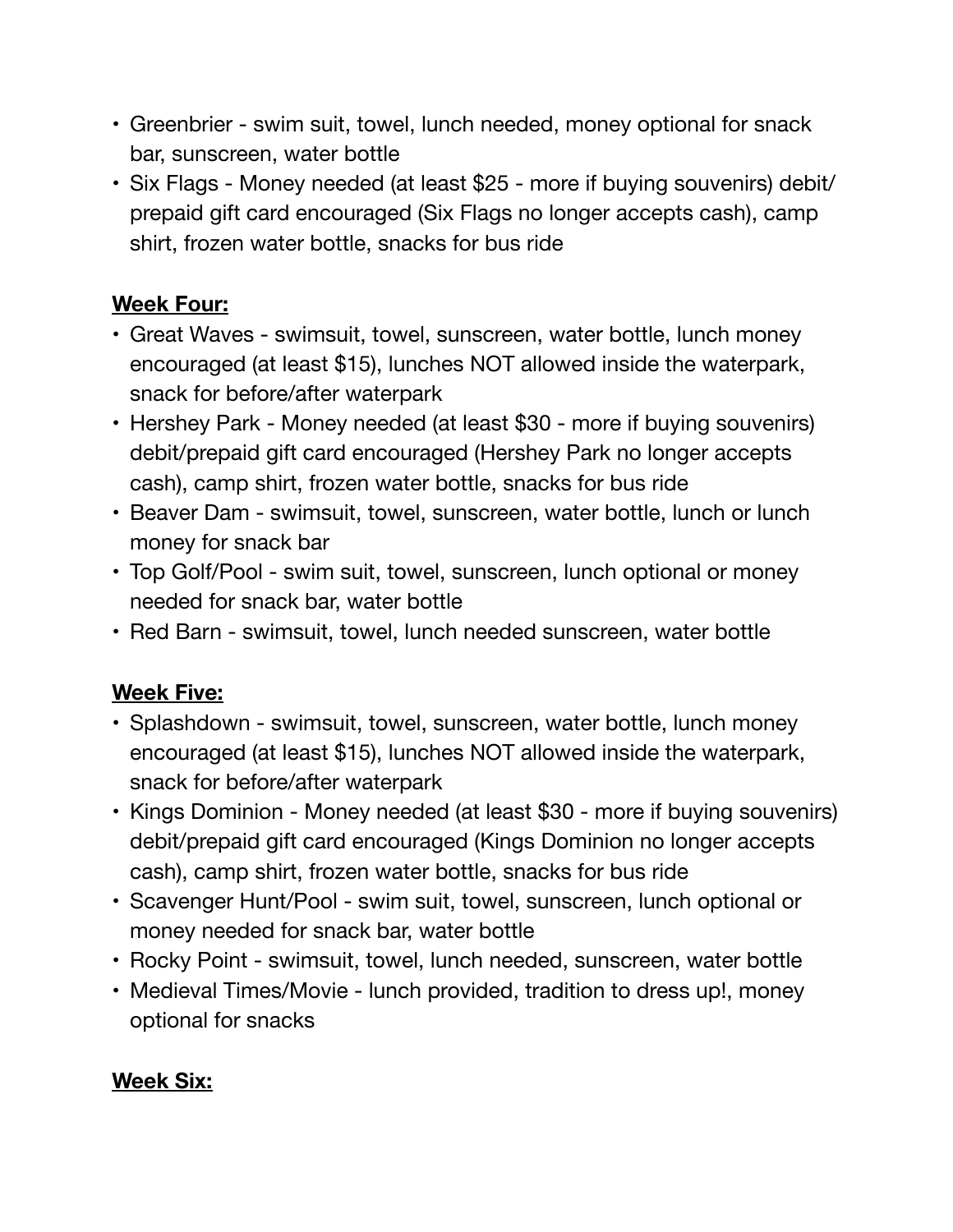- Watermine swimsuit, towel, sunscreen, water bottle, lunch money encouraged (at least \$15), lunches NOT allowed inside the waterpark, snack for before/after waterpark
- Ocean City camp shirt, swim suit, towel, sunscreen, snacks a must for bus ride, money optional for souvenirs and snacks, lunch (pizza) will be provided for lunch
- Gunpowder Falls swimsuit, towel, lunch needed, sunscreen, water bottle, money optional for snack bar
- Guppy Gulch swim suit, towel, lunch needed, money optional for snack bar (IF it's open), sunscreen, waiver, water bottle
- Six Flags Money needed (at least \$25 more if buying souvenirs) debit/ prepaid gift card encouraged (Six Flags no longer accepts cash), camp shirt, frozen water bottle, snacks for bus ride

## **Week Seven:**

- Great Waves swimsuit, towel, sunscreen, water bottle, lunch money encouraged (at least \$15), lunches NOT allowed inside the waterpark, snack for before/after waterpark
- Hershey Park Money needed (at least \$30 more if buying souvenirs) debit/prepaid gift card encouraged (Hershey Park no longer accepts cash), camp shirt, frozen water bottle, snacks for bus ride
- Top Golf/Pool swim suit, towel, sunscreen, lunch optional or money needed for snack bar, water bottle
- Greenbrier swim suit, towel, lunch needed, money optional for snack bar, sunscreen, water bottle
- Main Event/Swimming swim suit, towel, lunch optional (pizza provided), money optional for snack bar/add more to game cards, sunscreen, water bottle

### **Week Eight:**

• Splashdown - swimsuit, towel, sunscreen, water bottle, lunch money encouraged (at least \$15), lunches NOT allowed inside the waterpark, snack for before/after waterpark